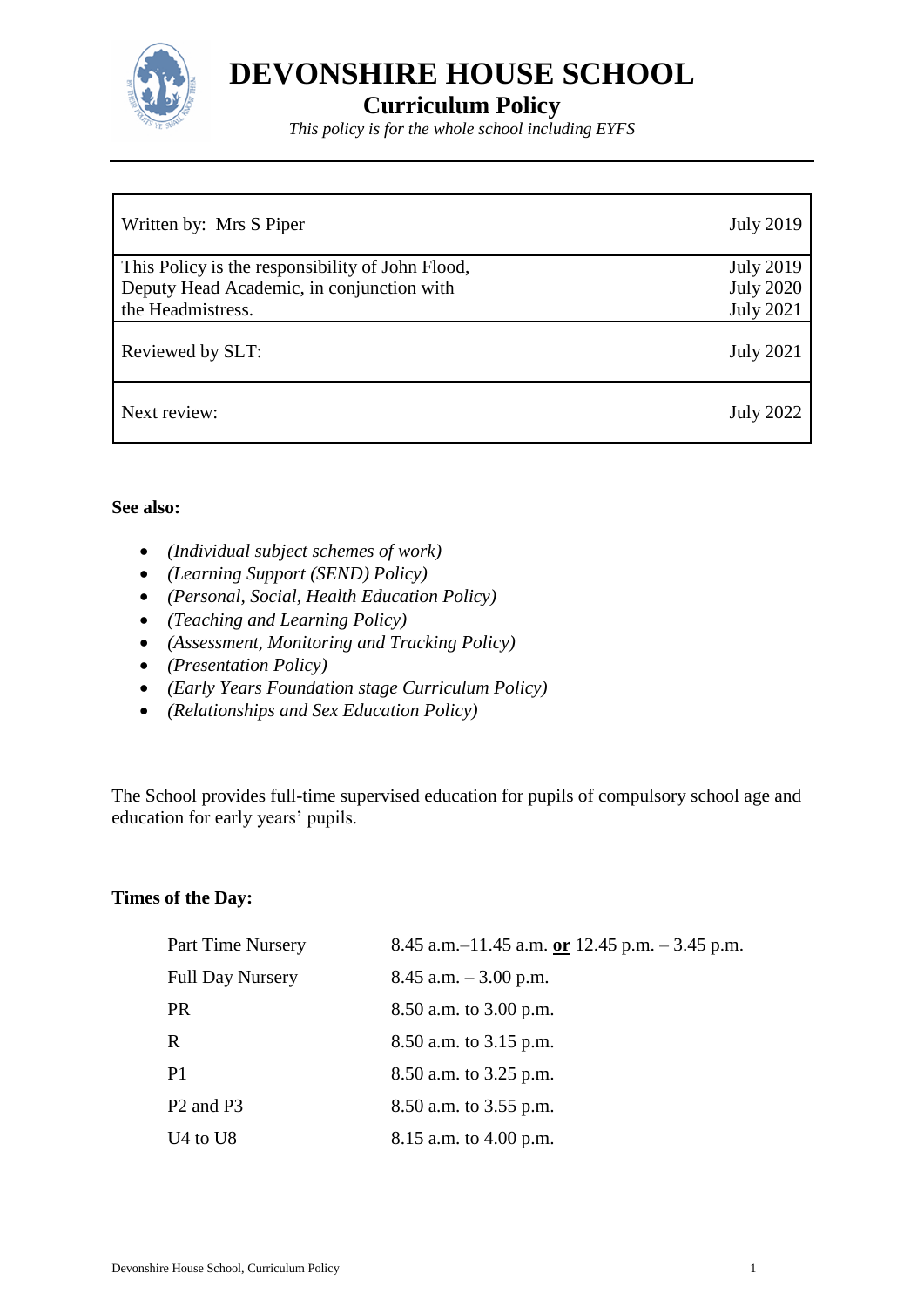#### **Foundation Curriculum**

The curriculum for the Foundation Stage forms the first stage of our whole school curriculum. It incorporates the Statutory Framework for the Early Years Foundation Stage and forms a basis for the School's planning. The School provides a balance of adult-led and child-initiated learning, which is appropriate to each child's educational needs, and relates to the seven areas of learning: communication and language, literacy, mathematics, physical, understanding the world, expressive arts and design, and personal, social and emotional development.

As well as following the curriculum requirements of the Early Years Foundation Stage, the Early Years children are also introduced to French.

#### **Key Stage 1 (Junior School), KS 2 (Junior & Upper School), & KS 3 Curriculum**

Pupils are given experience in linguistic, mathematical, scientific, technological, human and social, physical and aesthetic and creative education with subject matter appropriate for the ages and aptitudes of pupils. From Junior School, the curriculum follows and extends the National Curriculum. Older children follow the examination syllabus for 11+ and 13+ ISEB examinations. The curriculum is broad and balanced with a sound emphasis on academic subjects, enhanced by a range of creative subjects.

The policy, curriculum plans and schemes of work take into account the ages, aptitudes and needs of all pupils, and where a pupil has a statement or an education health and care plan (EHC) education is provided which fulfils their needs. Whilst policy and plans reference these, specific experiences and learning are tailored to each individual EHC.

Care is taken to ensure that schemes of work and teaching promote and enhance fundamental British values of democracy, the rule of law, individual liberty and mutual respect and tolerance of those with different faiths and beliefs. Personal, social and health, citizenship and economic education topics reflect the school's aims and ethos and encourage respect for other people, paying particular regard to the protected characteristics set out in the 2010 Act. It provides effective preparation of pupils for the opportunities, responsibilities and experiences of life in British society.

Appropriate careers guidance is given to older pupils in Years 7 and 8. This is presented in the form of PSHEE session and through invited speakers and in an impartial manner, enabling pupils to work towards making informed choices about a broad range of career options in later life, and helps to encourage pupils to fulfil their potential.

All pupils have the opportunity to learn and make progress. In the Upper School there are subject specialists for all subjects and there is a wide range of extra-curricular clubs on offer throughout the school.

From P1, at all ages, there is appropriate curriculum time allocated to the "core" subjects of English, Mathematics and Science. Other subjects are listed below, with the curriculum allocation being adjusted with the ages and needs of the children: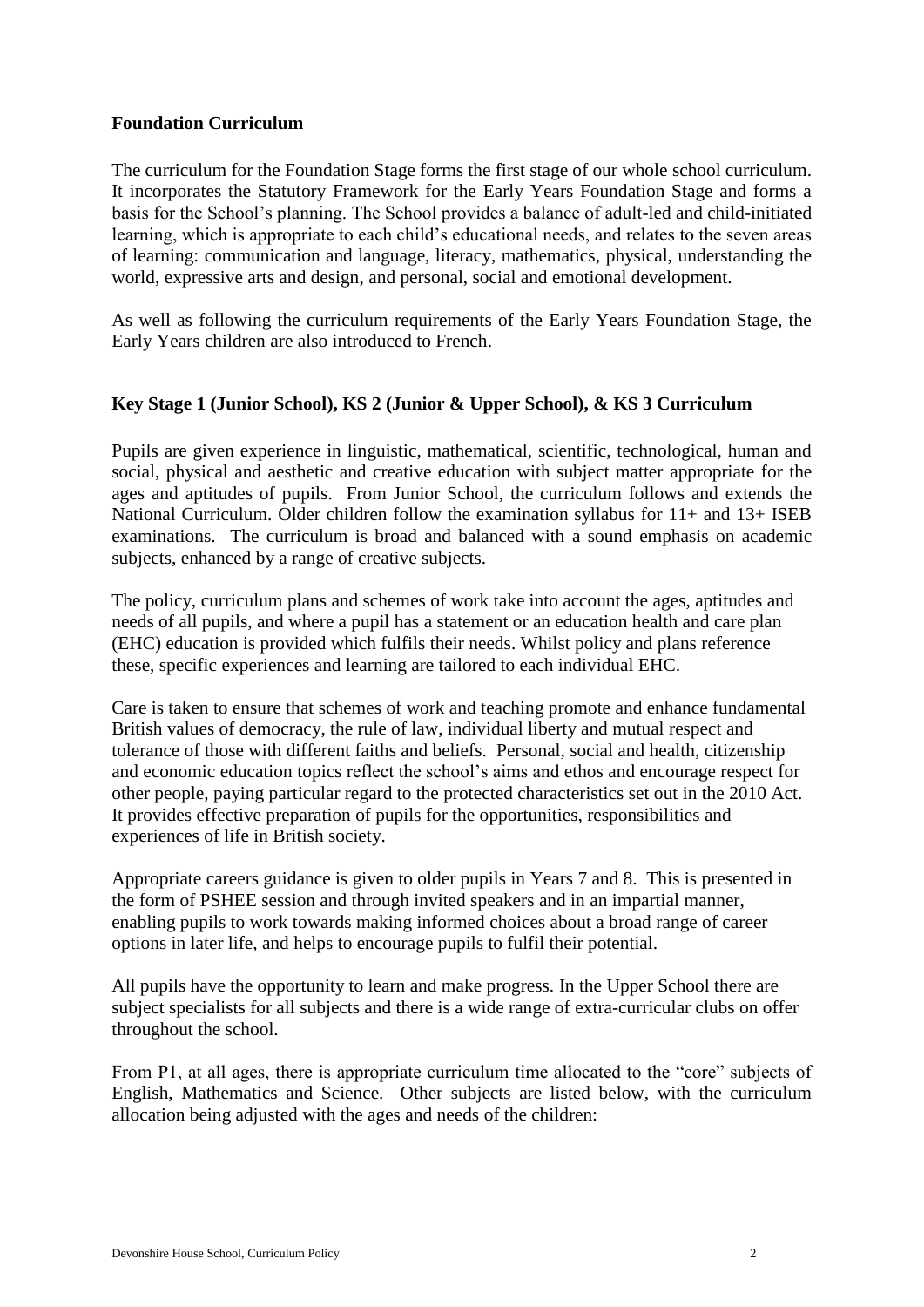#### **Examination subjects**

- $\bullet$  English (from P3)
- Mathematics
- Science (from  $U4$ )
- History
- Geography
- French
- Latin (from U5)
- Religious Studies (from U7)

#### **Non-examination subjects**

- Art
- Design Technology
- Drama
- Technology
- Music
- Mandarin ( $U4 \& U5$ )
- Physical Education and Sport
- PSHEE (Personal Social and Health and Economic Education)
- Study Skills (U6)

There is a structured syllabus for each subject from 2½ -13 years. Curriculum booklets are located on the year group pages on Firefly, giving parents an overview of what pupils will cover during the year. However, syllabuses do change during the course of the year as they are regularly reviewed.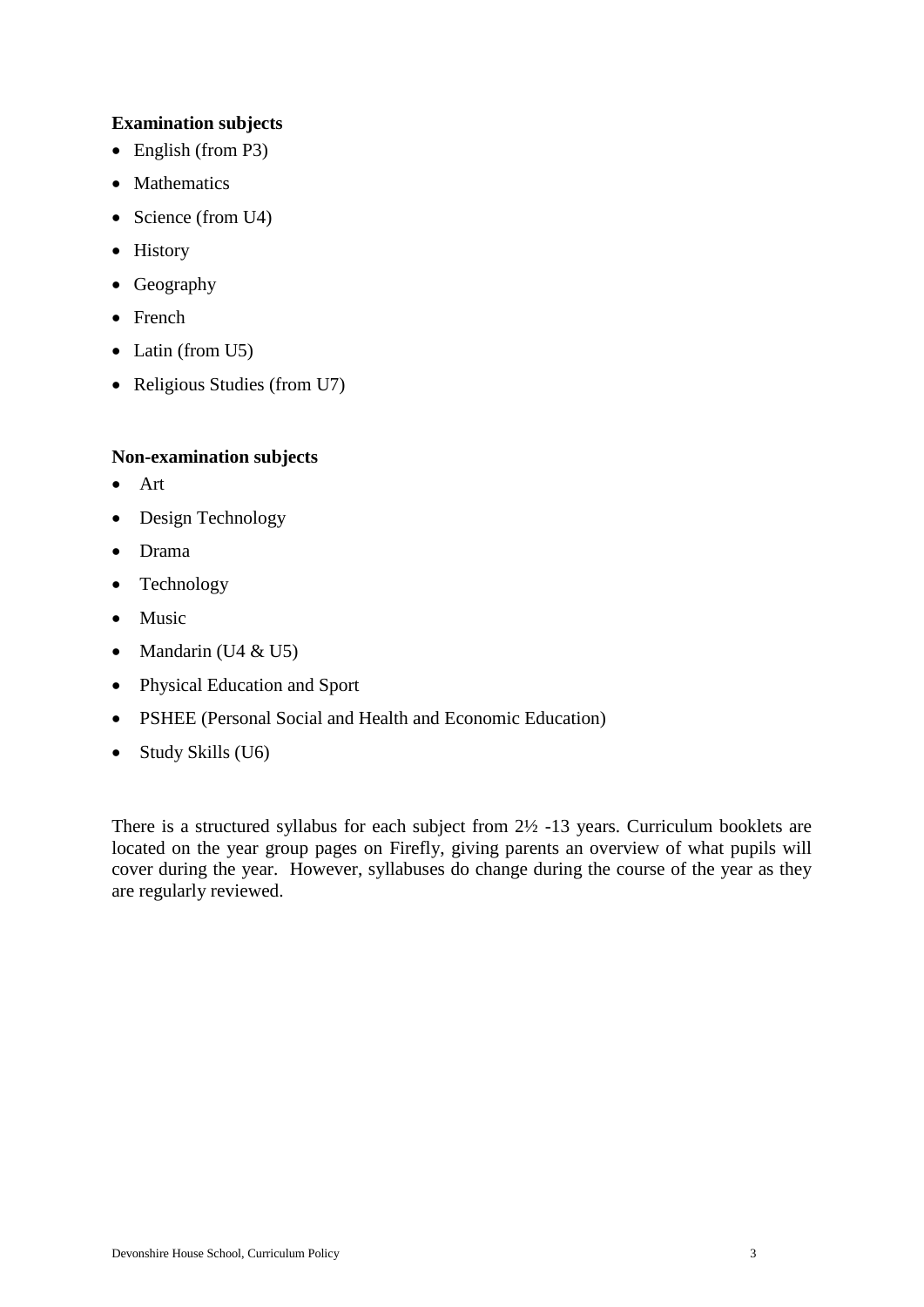### **Junior School Subject Allocation**

| (30 min slots)           | <b>P1</b>        | P <sub>2</sub> | <b>P3</b>      |
|--------------------------|------------------|----------------|----------------|
| Maths                    | 10               | 10             | 10             |
| English                  | 14               | 12             | 12             |
| Science                  | $\overline{2}$   | $\overline{2}$ | $\overline{2}$ |
| French                   | $\mathbf{1}$     | $\mathbf{1}$   | $\mathbf{1}$   |
| History                  | $\overline{2}$   | $\overline{2}$ | $\mathbf{2}$   |
| Geography                | $\overline{2}$   | $\overline{2}$ | $\overline{2}$ |
| <b>Religious Studies</b> | $\mathbf{1}$     | 1.5            | 1.5            |
| Computing                | $\mathbf{1}$     | $\mathbf{1}$   | $\mathbf{1}$   |
| PE/Games                 | $\overline{2}$   | 5              | 6              |
| Drama                    | $\mathbf{1}$     | $\mathbf{1}$   | $\mathbf{1}$   |
| Art/DT                   | 3                | 3              | 3              |
| Music                    | $\overline{2}$   | 3.5            | $\overline{2}$ |
| PSHEE/RSE                | $\mathbf{1}$     | $\overline{2}$ | $\overline{2}$ |
| Form/Story               | $\overline{2}$   | $\overline{2}$ | 2.5            |
| Activities/Golden Time   | $\mathbf{1}$     | $\mathbf{1}$   | $\mathbf{1}$   |
| Feedback                 | $\boldsymbol{0}$ | $\mathbf{1}$   | $\mathbf{1}$   |
| <b>Total</b>             | 45               | 50             | 50             |

The more able pupils are given extension work and the school has a policy for the Able, Gifted and Talented pupils.

Support is given where appropriate. From Spring term in P2, pupils are set for Mathematics and English.